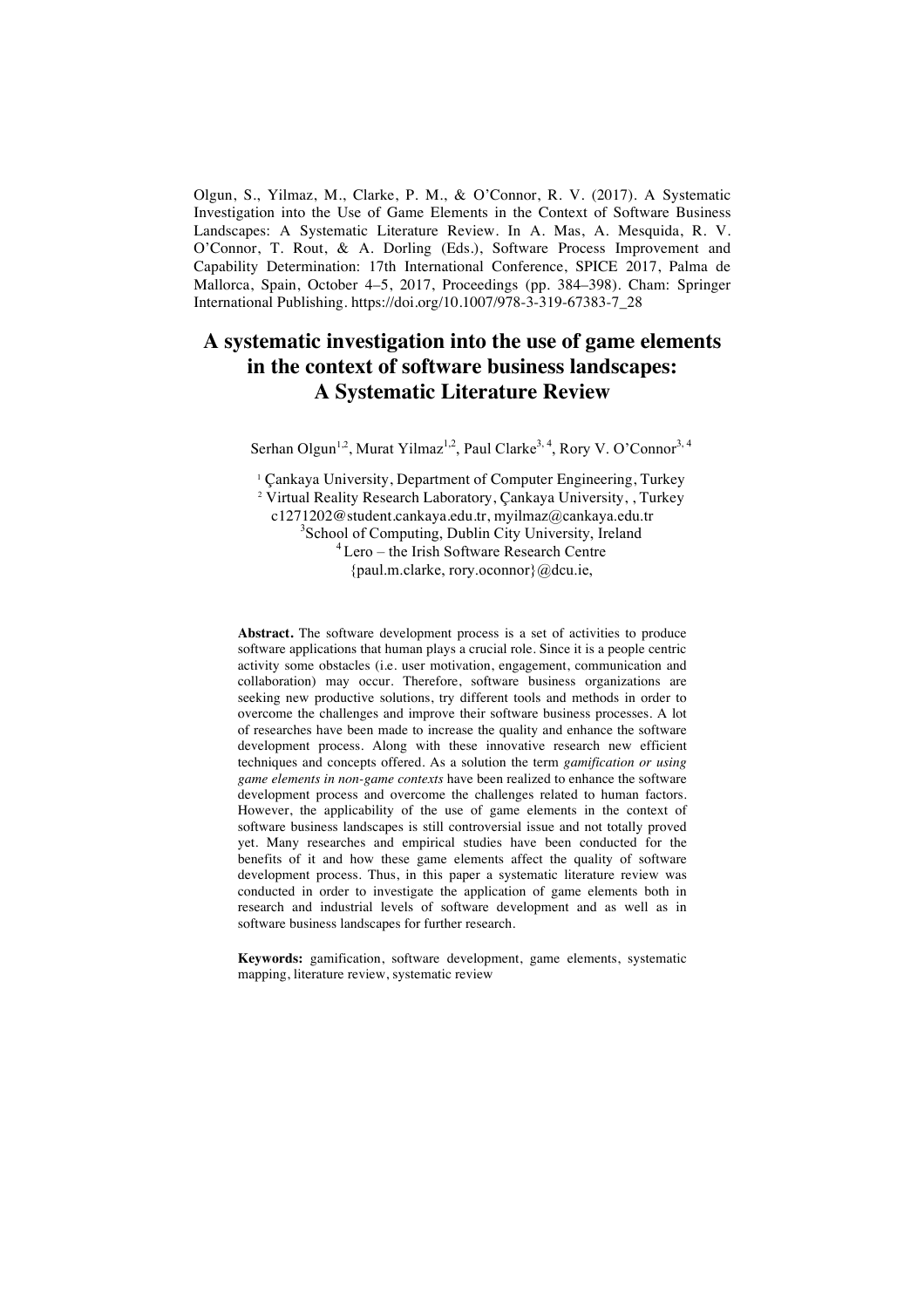## **1 Introduction**

Software development organizations are professional business firms, which are founded so as to develop high quality software products that satisfy the customer expectations and their business objectives. In these organizations valuable robust and reliable software products are produced as a result of attentive development process by the experienced development teams. A software product development requires an extensive development process, which includes analysis, development, testing and maintenance steps. Yilmaz states that [1, pp. 18] "A software development process is considered as the coordination of structural social activities (e.g. management, production and maintenance) coupled and constrained with a set of individuals' (i.e. participants who perform the activities) roles and skills for producing software artifacts in a predefined productivity level". Theoretically, software development process is an organized structure that has consecutive steps to produce software applications. This process is performed by small, medium or large-scaled experienced software development teams by communicating with their customers in software business companies. In other words, this process is a team work that requires quite effective people involvement, engagement, collaboration and motivation to accomplish the process steps, so it concerns both software developers and customers.

Since it is a human centric activity, in the course of proceedings some obstacles may occur to achieve the goals. Human factors (i.e. user motivation, engagement, communication and collaboration) are major parameters for the success of the development process. This can be clarified by the effects of human role in the development process by being a stakeholder (influencing the process by being a customer, developer and manager separately) related to the software product. Reasons for why these problems occurred while producing complex software products are: lack of communication among team members that causes collaboration problems, misunderstood of business requirements and objectives from customer, late performance evaluation and lack of reward systems by the management and also insufficient technical experiences [20].

 With respect to the state of the art as described the idea is to use game elements to engage, motivate, train and monitor all the employees [21] to make them passionate to involve them in the whole development process in the context of software business landscapes. The gamification broadens a new horizon almost all areas in the nongame contexts. Its description has been made with the following statement: "gamification is defined as the use of game design elements in non-game contexts." [4]. In gamified contexts a rewarding mechanism exists to encourage people and excite people's attention to increase the engagement. If gamification applied to the software development it may several advantages. From employee perspective, because of its rewarding mechanism to increase engagement, knowledge, motivation and collaboration issues. From managers' perspective, it may also have advantages for the performance management to monitor the development team members.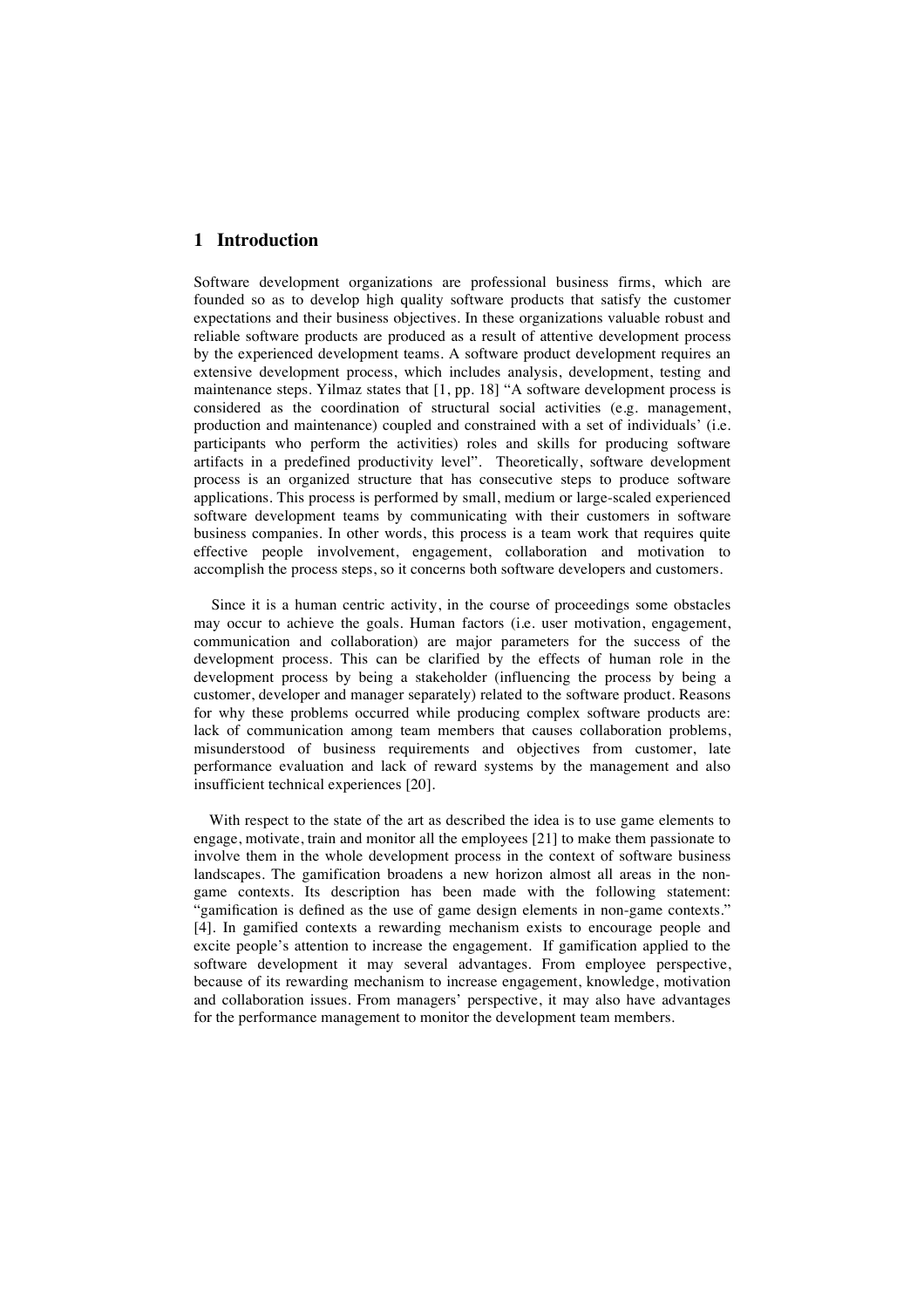The application of game elements in the context of software business landscapes is still not an obvious issue and needs research and experiments on it. Therefore, this study investigates the applicability of the use of game elements in the context of software business landscapes and how these game elements affects the quality of software development in software business landscapes in order to overcome the challenges in the software industry.

The purpose of this research is to investigate the use of game elements in the context of software business landscapes. To summarize, this paper aims to address the following research questions:

i). What is currently known about people's motivation, engagement and performance issues of software development process?

ii). Which approaches can be applied into software business landscapes to increase the quality and performance of software development?

iii). What are the examples of these approaches for the software industry?

iv). How these approaches affect the quality of software development in software business context?

The paper is structured as follows: Section 2 presents the research methodology about how the systematic literature review was planned. Section 3 presents the analysis and results that is obtained from the study. Section 4 discusses the future work and concludes the paper.

#### **2 Background**

In this section background information about the related topics will be presented. In first, we provide brief information about gamification.

#### **2.1 Gamification**

The term gamification is defined in [4] as "using game design elements in non-game contexts to motivate and increase user activity and retention". As it is clearly stated in its definition gamification uses game design elements in gamified environments to change people's behavior in positive manner and keep engaged and motivated them in particular tasks in non-digital environments such as workplaces, schools or software applications. By the increase in the application of real life examples of gamification in different domains the popularity and usage of it has been growth in the last years. One of the domains where gamification is used is education and training [7] to increase the motivation, engagement and performance of students. Gamification has also been used to maximize the user engagement and keep user motivated by entrepreneurs, customer oriented web site owners [8]. StackOverflow [9] is as an example where the game elements are intensely used. This web site is a question and answer based web site for developers where users take badges or performance rates according to their activities in particular actions. Because of its effectiveness and efficiency, it has also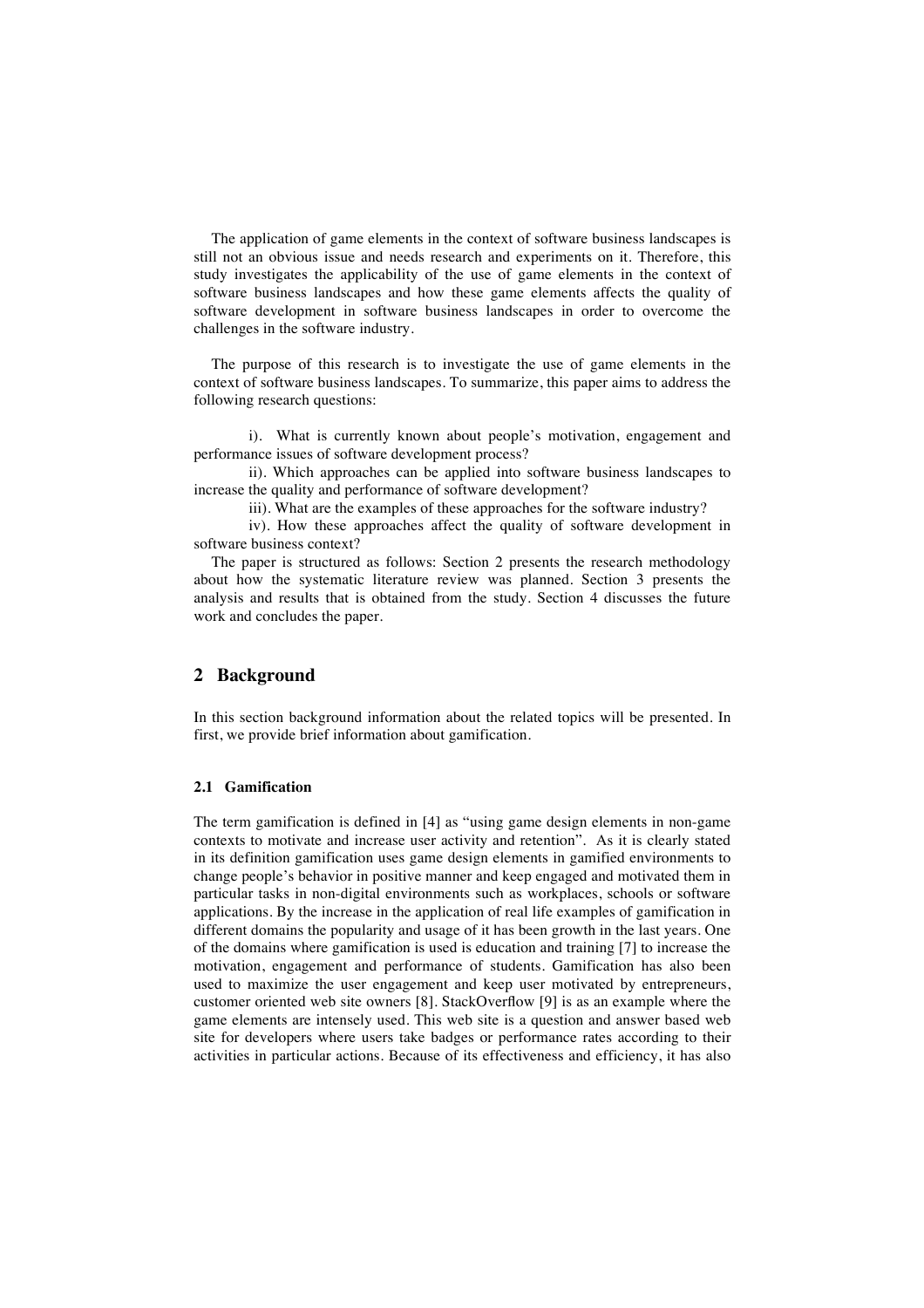been applied in corporate environments to make better employee's performance while they accomplish their tasks and works [10].

#### **2.2 Gamification and Software Development Process**

This study focuses on the applicability of the gamification in software business landscapes and how these game elements affect the quality of software development process in software business landscapes in order to overcome the challenges in the software industry. Thus, this makes gamification a promising field to overcome the challenges related to human factors such as people involvement, engagement, collaboration and motivation throughout software development process. Due to the above stated reasons, some software development process tools have started to integrate to game elements to benefit from gamification principles. JIRA Hero [11], RedCritter [12], PropsToYou [13], ScrumKnowsy [14], MasterBranch [15] or Visual Studio Achievements [16] are the examples of commercial tools that are gamification mechanisms adopted in the context of software business landscapes. Therefore, researchers and practitioners recognized that the game elements can be applied to the software business landscapes. However, the applicability of this issue is not obvious so it needs some research on it. Thus, a lot of proposals and academic researches about the topic have been published. Therefore, in this paper, a research approach is proposed for understanding all following effects to improve the quality of a software development process by conducting a systematic literature review.

## **3 Research Methodology**

The Systematic Literature Review (SLR) research methodology is used to conduct this survey. A systematic literature review is a research type to find out what we know and what we do not know based on the focused research questions. "As a research area matures there is often a sharp increase in the number of reports and results made available, and it becomes important to summarize and provide overview." [2] Therefore, systematic literature reviews should clearly include the question that it attempts to answer and report fully on the methods that have been used. According to Kitchenham, "Systematic Literature Review (SLR) is a means of identifying, evaluating and interpreting all available research relevant to a particular research question, or topic area, or phenomenon of interest." [3] As described, the word systematic stands for planned, methodical acting and review stands for critical appraisal of works.

|        | Systematic $\rightarrow$ Planned, methodical acting. |
|--------|------------------------------------------------------|
| Review | $\rightarrow$ Critical Appraisal of Works.           |
|        | Synthesis $\rightarrow$ Get together findings.       |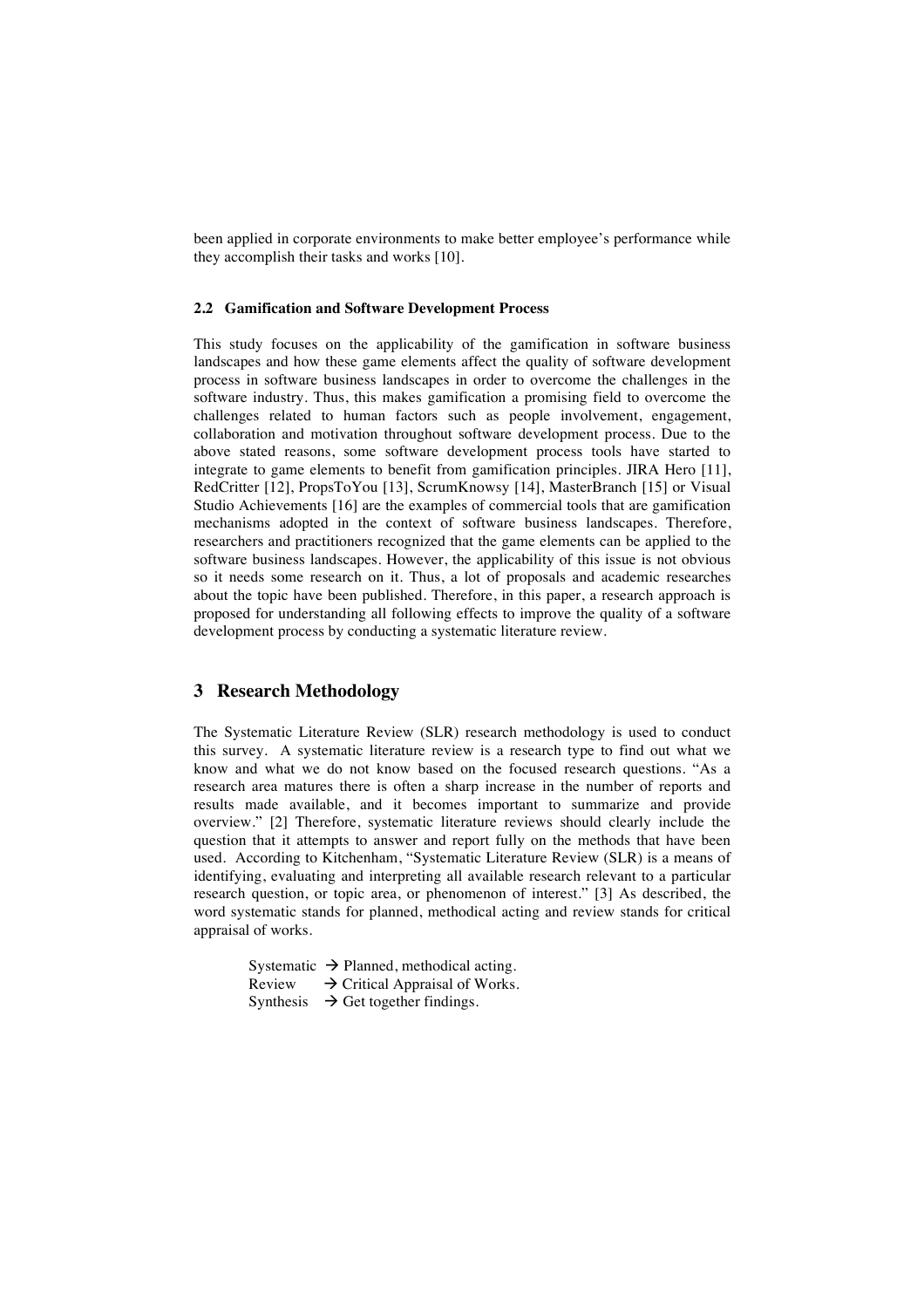This planned and methodical literature review is conducted by carrying out these steps. The Figure 1 shows the Systematic Literature Review process and steps. These steps are briefly explained below:

- **Planning:** It is the first step of the review where the need for review is identified, research questions are defined, and a review protocol is developed and evaluated.
- **Conducting**: It is the second step of the review which includes the following sub steps: Primary study selection, the data extraction, study quality assessment, and the data synthesis where the obtained data are synthesized.
- **Documenting:** It is the last step of the review to report the dissemination of information by drawing a conclusion and considering threats.

Hence, the systematic literature review is used to review the primary studies to find out the answers about the research questions and observe the results. As Petersen [2] states SLR uses existing studies related to research topic describes the context and summarize the results. Kitchenham [6] explains the reasons why systematic literature review is conducted:

- "To summarize the existing evidence concerning a treatment or technology e.g. to summarize the empirical evidence of the benefits and limitations of a specific agile method.
- To identify any gaps in current research in order to suggest areas for further investigation.
- To provide a framework/background in order to appropriately position new research activities."

By this systematic literature review the existing proposals and research works for applying game elements into software development process in software business landscapes are determined, analyzed and classified to attempt to answer the questions and report them clearly for future research. While conducting this review, recommendations in [3, 17] is followed to make the review better and decide the best solution for the investigation.

This section continues with describing search strategy and definition of research questions, identification of inclusion and exclusion criteria, searching relevant studies, extracting data and, at the end, synthesis of the study.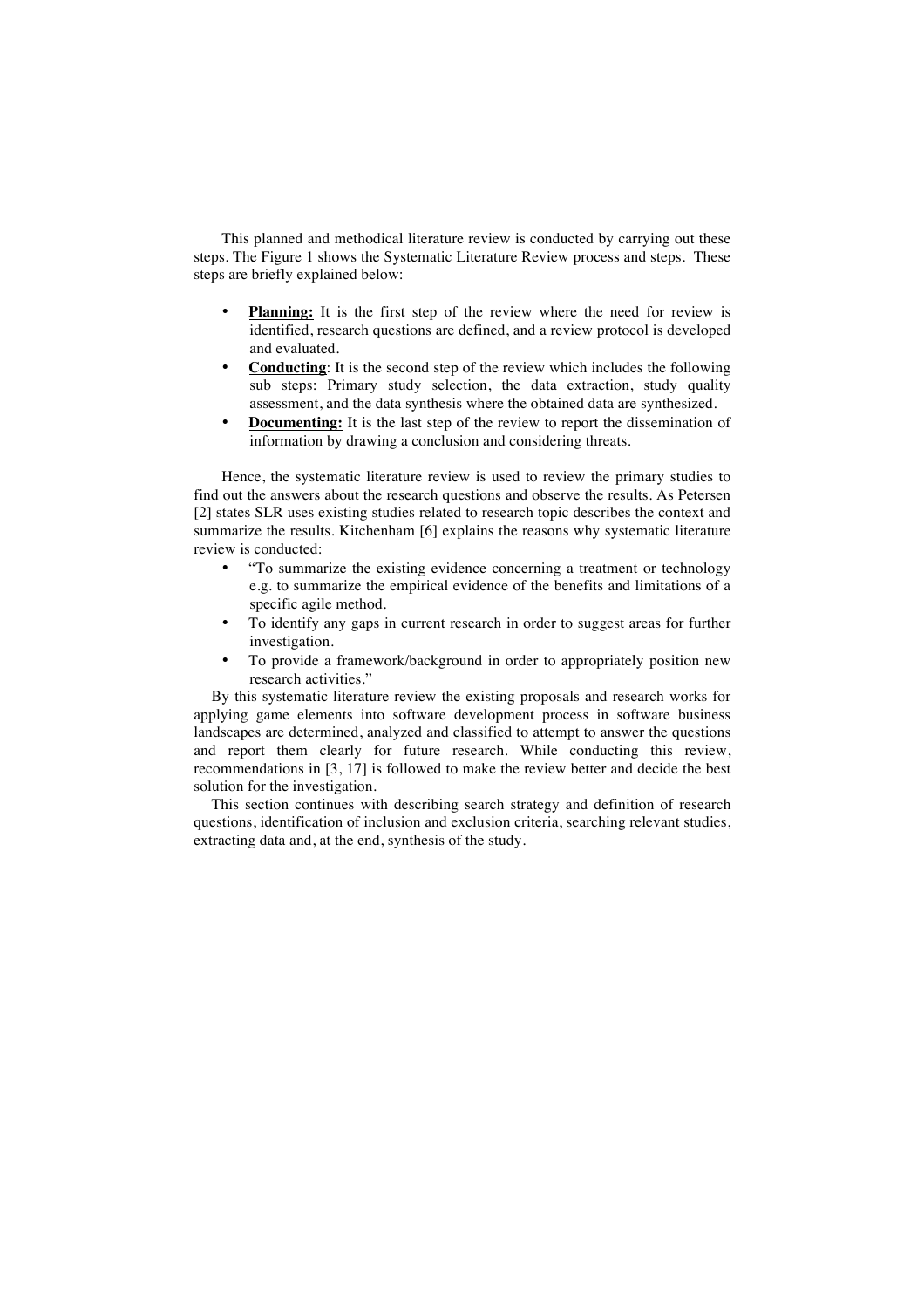

**Fig. 1:** Systematic Literature Review Steps (Adapted from [6])

#### **3.1 Research Questions, Data Sources and Search Strategy**

Depending on the systematic literature review principles [3], in this step, some research questions are established for this study to find answers from existing research work and proposals related to application of game elements to software development process in the context of software business landscapes. Research questions are related to applicability of the use of game elements in the context of software business landscapes and how these game elements affect the quality of software development in software business landscapes in order to overcome the challenges in the software industry. Different perspectives for applying game elements into software business landscapes are considered and associated with each research question separately. The research questions and their aims for this systematic review are described in Table 1.

| ID              | <b>Ouestion</b>                                                                                                                                                                        | Aim                                                                                                                                                        |
|-----------------|----------------------------------------------------------------------------------------------------------------------------------------------------------------------------------------|------------------------------------------------------------------------------------------------------------------------------------------------------------|
| RQ1             | What is<br>currently<br>known about people's<br>motivation, engagement<br>and performance issues of<br>software development<br>process?                                                | To identify which factors<br>affects the people's motivation<br>and performance during the<br>software development process.                                |
| RO <sub>2</sub> | Which game elements<br>and gamification<br>approaches can be applied<br>software business<br>into<br>landscapes to increase the<br>quality and performance of<br>software development? | To determine which game<br>elements and<br>gamification<br>approaches can be applied to<br>software business landscapes to<br>enhance the success stories. |
| RO3             | What are the examples                                                                                                                                                                  | To<br>the<br>show<br>applied                                                                                                                               |

| Table 1. Research Questions for the Systematic Review |  |
|-------------------------------------------------------|--|
|-------------------------------------------------------|--|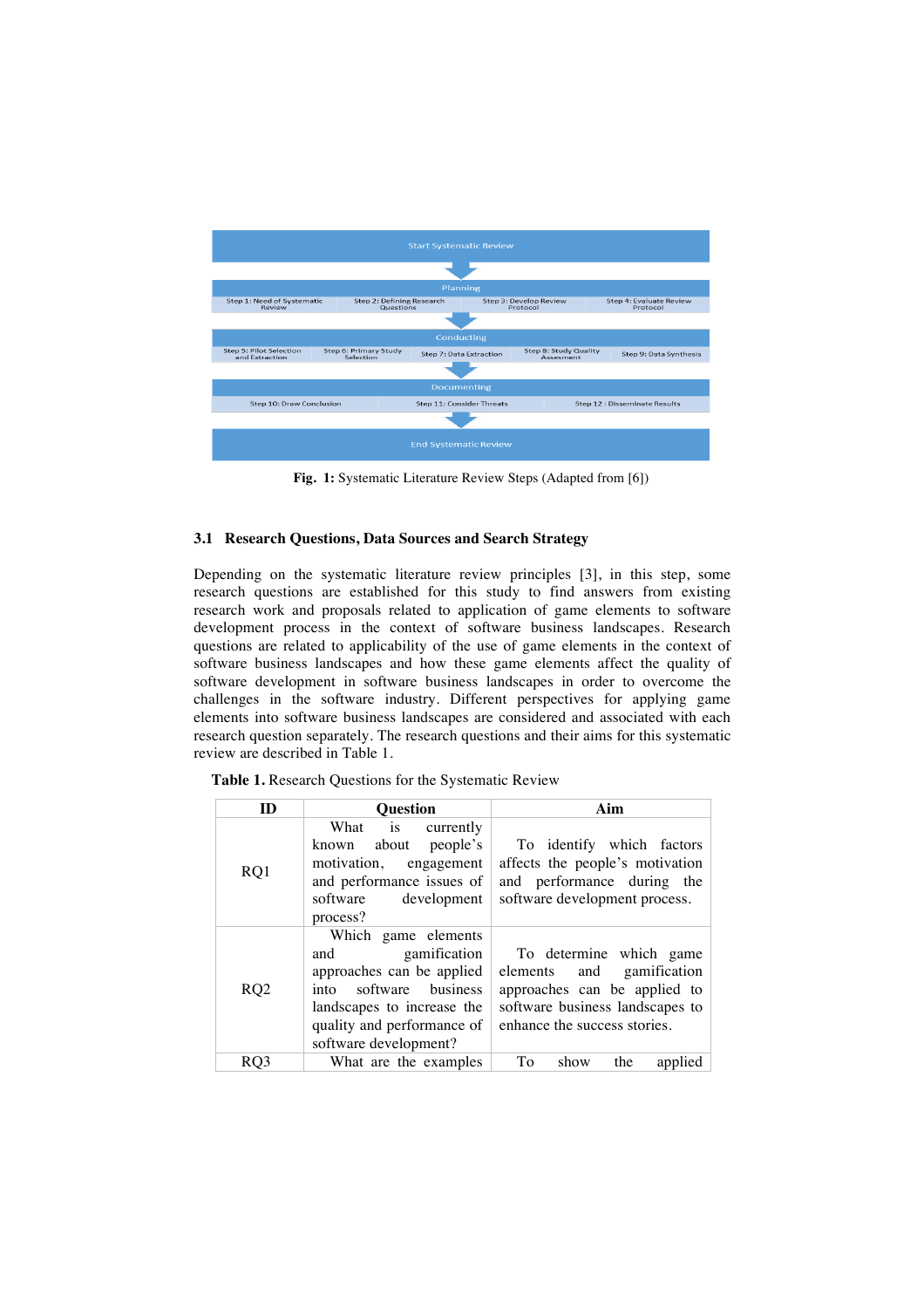|     | of these approaches for the                                                                            | approaches in the software                                               |
|-----|--------------------------------------------------------------------------------------------------------|--------------------------------------------------------------------------|
|     | software industry?                                                                                     | industry.                                                                |
| RQ4 | How these approaches<br>affect the quality of<br>software development in<br>software business context? | To -<br>determine<br>which<br>approaches remedy the software<br>quality. |

These research questions are going to be guide for the data extraction phase and it helps to avoid reading full text of current research works related to the review. By the help of the research question that are stated above we focused on how game elements and mechanics remedy to increase the quality of software development process. During this review we reviewed the current research works and inspected how they focus on the gamification and software development process. Moreover, we observed other papers' proposals and approaches to find the efficient and effective solutions. For example, Research Question 1 (RQ1) focuses on investigation of identification for which factors affects the people's motivation and performance during the software development while Research Question 2 (RQ2) focuses on which game elements and gamification approaches or game elements such as badges, points award mechanisms can be applied to software business landscapes to enhance the success stories and increase the motivation of the people of the software development process. In Research Question 3 (RQ3) we identified the real life examples that adopts the gamification technique to their software development process. And finally, in Research Question 4 (RQ4) we observed how these approaches affect the quality of software development process in the industry.

To get a clear picture of current research work and find the answers to research questions, popular and reliable data sources are used to carry out this review. The search strategy included the academic electronic databases and Google Search is used for including extra publications and contributions for this study. The following academic electronic databases are used in this review:

- •Çankaya University Electronic Database
- IEEE Explore
- Science Direct
- Access Engineering

To find the answers to conduct this review using the electronic data sources some special combinations, keywords and search strings are designed. To design the search strings, the following keywords are used as major terms: Software Development Process and Game Elements and Systematic Review. This search string is designed according to steps which are stated in [19] and all these terms related to this review topic is combined using Boolean AND or OR operator to retrieve the articles that are only related to this topic.

The search string that is used in this review study is indicated in Table 2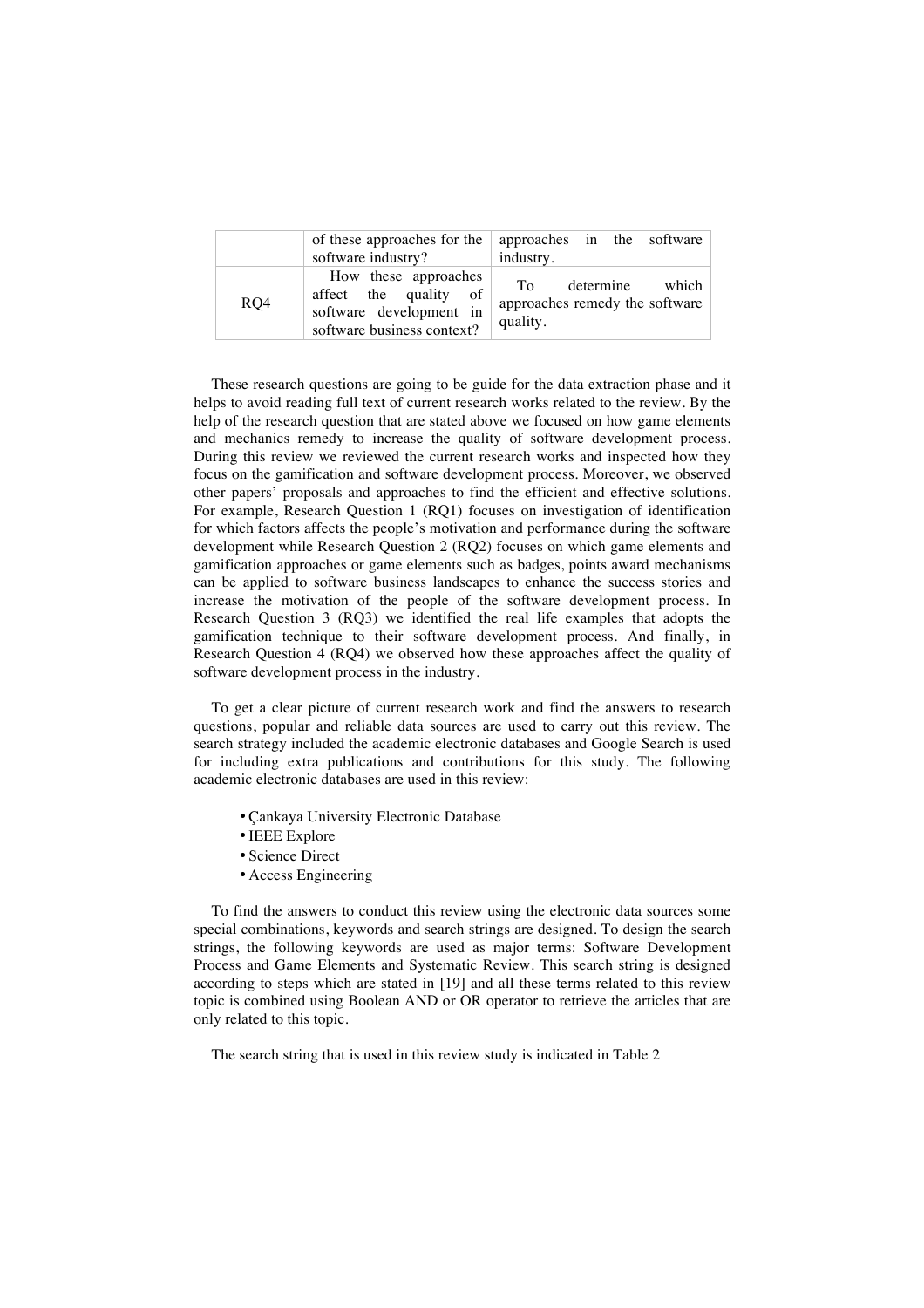|  |  |  | Table 2. Search strings for this Systematic Literature Review |  |
|--|--|--|---------------------------------------------------------------|--|
|  |  |  |                                                               |  |

| <b>Major Terms</b>              | <b>Alternative Terms</b>                                                                                                                                                                                                                                                                                                                                                                                                     |
|---------------------------------|------------------------------------------------------------------------------------------------------------------------------------------------------------------------------------------------------------------------------------------------------------------------------------------------------------------------------------------------------------------------------------------------------------------------------|
| Software Development<br>Process | ((software development) OR<br>(software engineering) OR<br>(software process) OR<br>(software development phases) OR<br>(software development lifecycle) OR<br>(software planning) OR<br>(software testing) OR<br>(software analysis) OR<br>(software maintenance) OR<br>(software design) OR<br>(software quality) OR<br>(software configuration management) OR<br>(software validation) OR<br>(software verification)) AND |
| <b>Game Elements</b>            | ((gamification) OR)<br>(gamifying) OR<br>(gamify) OR<br>(gamification mechanisms) OR<br>(game mechanics))                                                                                                                                                                                                                                                                                                                    |

These keywords and search strings are built up based on the research questions to get as many papers possible. Also, the alternative keywords and terms are added to major terms (shown in Table 2) to retrieve and cover more papers from the stated electronic databases. These search strings are applied to title, abstract and keywords to get the results. The Table 3 is presented to summarize the search strategy which is described above.

**Table 3.** Search Strategy for this study.

| Academic Search:      | Cankaya University<br><b>Electronic Database</b><br><b>IEEE</b> Explore<br>Science Direct<br>$\bullet$<br>Access Engineering |
|-----------------------|------------------------------------------------------------------------------------------------------------------------------|
| Non – Academic Search | Google Search Engine                                                                                                         |
|                       |                                                                                                                              |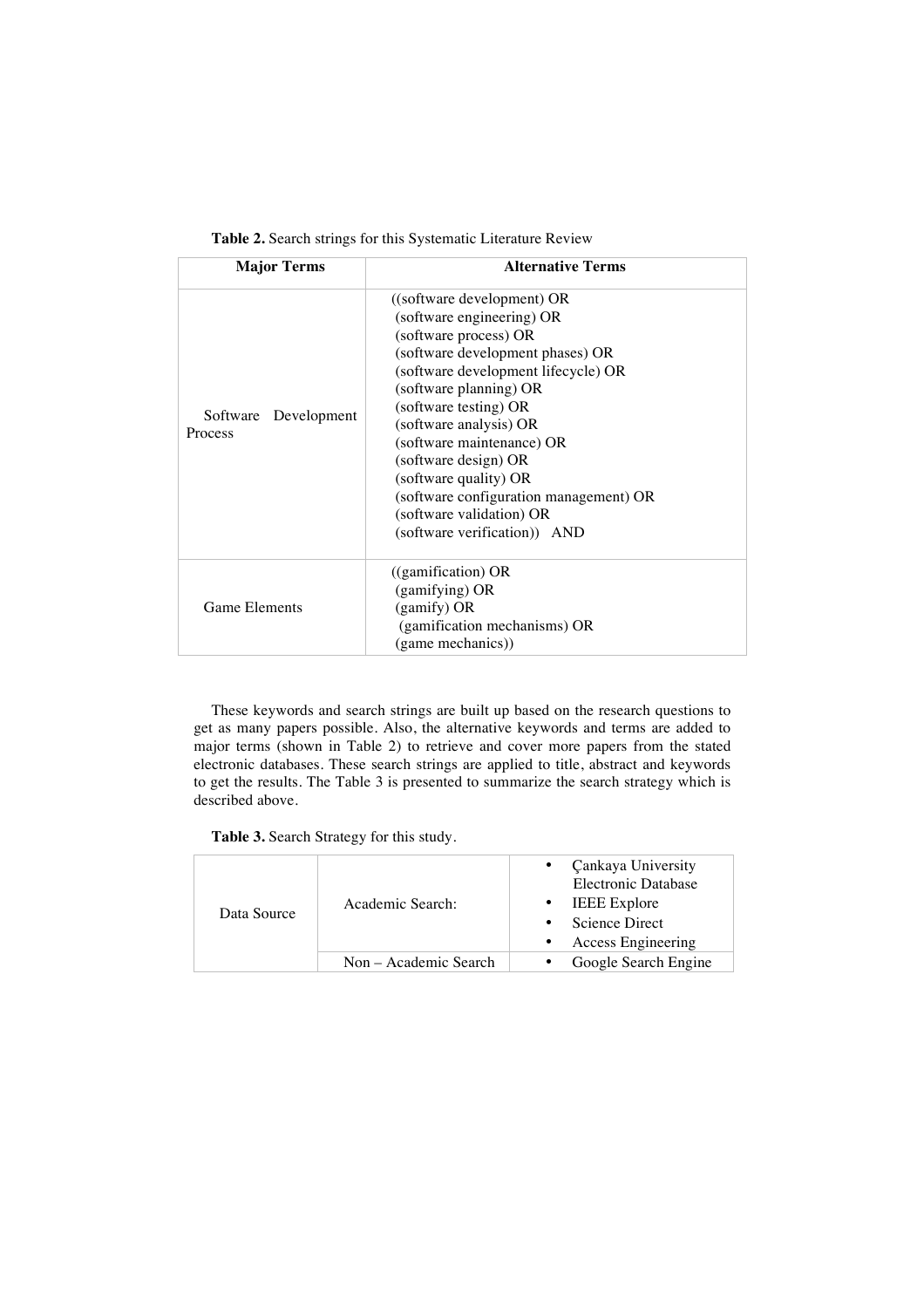|                     | Academic Papers<br>$\bullet$              |
|---------------------|-------------------------------------------|
|                     | <b>Academic Publications</b><br>$\bullet$ |
|                     | Journals<br>٠                             |
| Items               | <b>Book Sections</b><br>$\bullet$         |
|                     | Conference Papers<br>٠                    |
|                     | Online academic<br>$\bullet$              |
|                     | publications                              |
|                     | Title ,abstract,<br>$\bullet$             |
|                     | Keywords                                  |
| Language            | Only written in English<br>٠              |
| Publication between | $2010 - 2017$<br>٠                        |
| Search Applied to   |                                           |

#### **3.4 Study Selection Criteria**

Study selection criteria describe the inclusion and exclusion standards whether to include or not the existing research works and proposals depending on the research questions, search string and strategy when conducting a systematic literature review. Therefore, a search result must meet the constraints that are defined in inclusion and exclusion standards. Thus, the inclusion standards include the search result whereas the exclusion standards eliminate the search result in the review.

 The inclusion and exclusion criterion need to be defined to increase to more reliable results and decrease the risk to stray away from the topic. In other words, study selection criteria are designed and used for processioning for the review. Thus, this enables other researchers to rework by carrying out review using the same standards. When defining the study selection standards some criterion should be followed. The inclusion criteria should not be too general or too strict. When it is too general, the poor quality studies may be included and it affects the final results. On the other hand, when it is too strict, the entire related studies might not be presented in the final result. For this study, the inclusion standards are defined to get clear and reliable results. Studies are eligible for inclusion in the review if they presented empirical data on software development that are used game elements in their business context. Therefore, only academic papers and publications, professional forums and contributions such as conferences, online publications and book sections which related to this review domain are included to inclusion standards. Moreover, publications between 2010 and 2017 and only written in English is considered as the part of inclusion standards. On the other hand, according to search results from search strings, the search results including irrelevant data are excluded for this systematic review. Also, non – academic results, people opinions, personal blogs and personal web pages from the search results are excluded for this study. The review also excluded the academic results that meet the following criterion: duplicate papers that are retrieved from different databases, the papers available with only its abstracts, papers related to gamification of other domains (education, health, etc.)

The Table 4 presents the study selection criteria that is used in the review.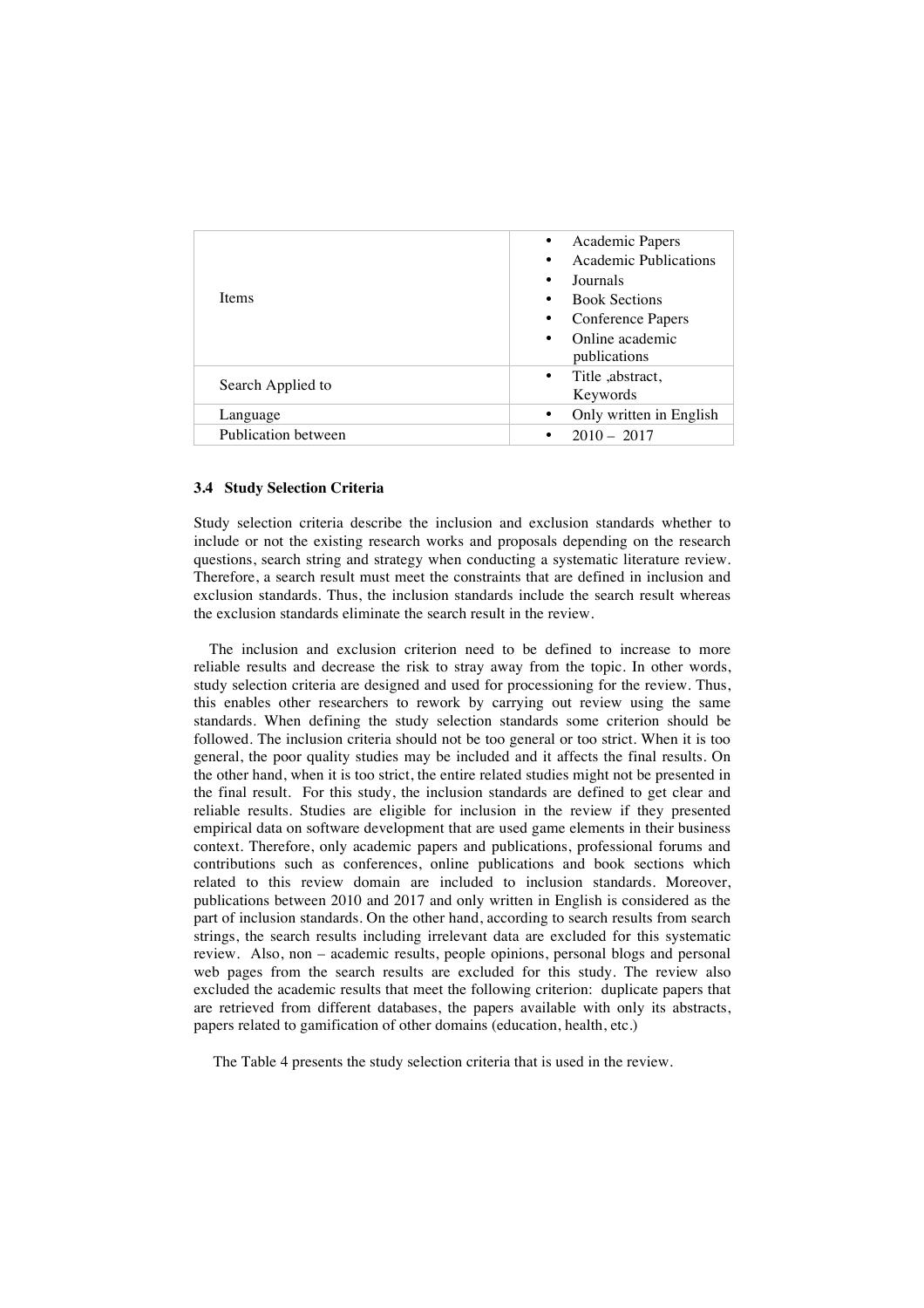|  |  |  | Table 4. Study Selection Criteria |  |
|--|--|--|-----------------------------------|--|
|--|--|--|-----------------------------------|--|

| Inclusion Criteria                         | Results including the relevant data<br>Academic Papers<br>٠<br>Academic Publications<br>Journals<br><b>Book Sections</b><br>Conference Papers<br>٠<br>Online academic publications<br>٠<br>Papers written in English<br>Publications between 2010 and 2017.                            |
|--------------------------------------------|----------------------------------------------------------------------------------------------------------------------------------------------------------------------------------------------------------------------------------------------------------------------------------------|
| <b>Exclusion Criteria</b>                  | Main focus is not related gamification of<br>software development process<br>Papers available only with its abstracts<br>Duplicate papers retrieved from different<br>databases.<br>Non – academic publications<br>Magazines, Personal web pages and blogs,<br>٠<br>Personal opinions. |
| <b>Exclusion Criteria</b><br>for full text | Papers related to gamification of other<br>domains (education, health, etc.)s<br>Papers included the summary of conference<br>notes.                                                                                                                                                   |

## **4 Results**

We made our research using systematic literature review methodology by following the recommendations that are explained in [3, 17]. In first we developed search strings, identified data sources and decided study selection criteria, which are described in detail in Section 3. At the end, by following this search strategies we accessed and examined a lot of research work extracted the irrelevant data related to topic and collect the results to address the research questions. Table 5 shows the search results of each steps of the review process. As a result, number of 10 primary studies were obtained and these primary studies are listed in Appendix A section.

### **Table 5 The results obtained**

| - | Number of |
|---|-----------|
|   | ærs<br>-  |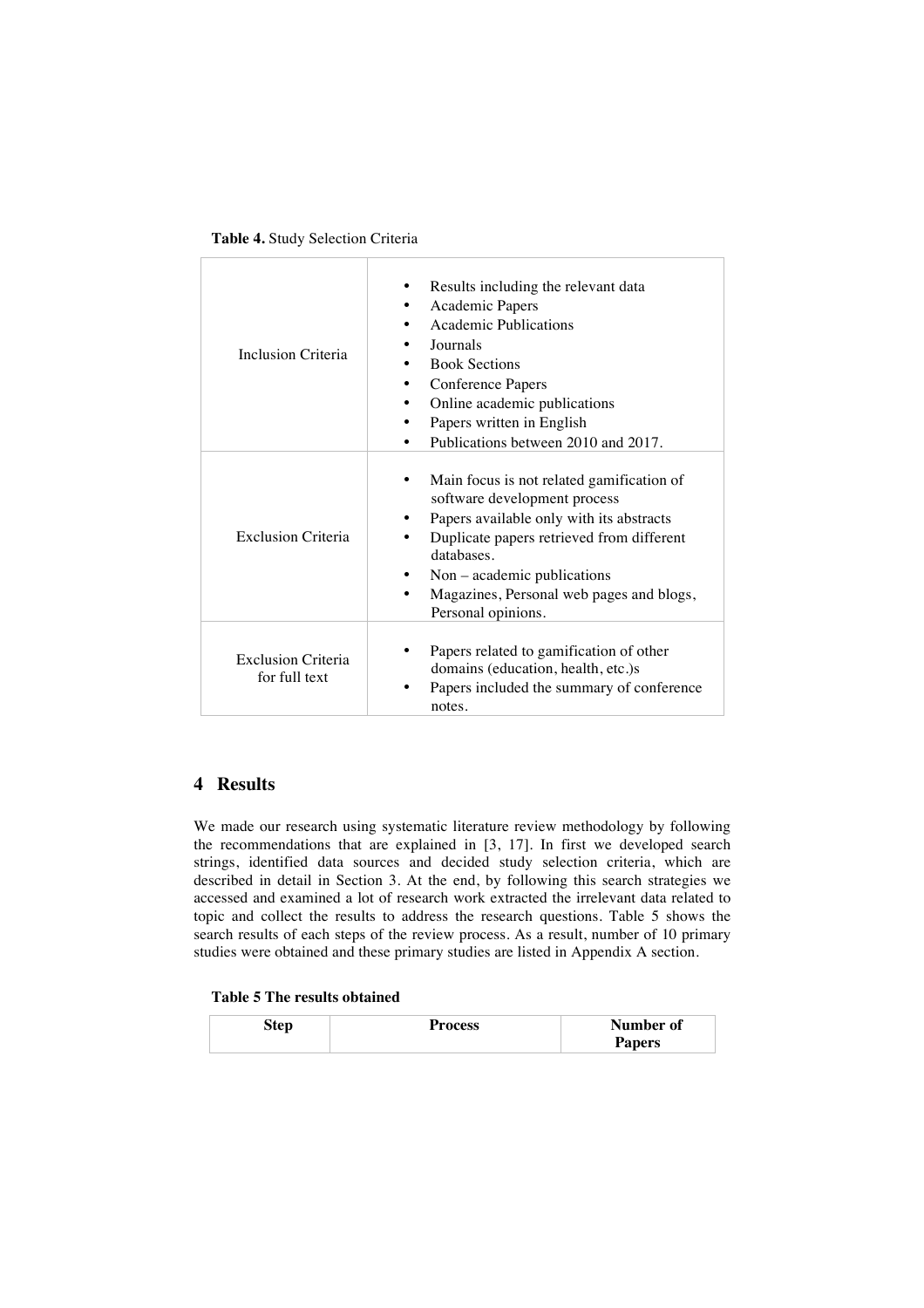| Step 1 | Search, data obtain                                                 | 1093 |
|--------|---------------------------------------------------------------------|------|
| Step 2 | extraction,<br>reading<br>Data<br>keywords, title or abstract parts | 64   |
| Step 3 | Reading full text paper                                             |      |

## **4.1 Research Questions**

In this section we made an analysis to answer the research questions using the data that we obtain while conducting this review.

| <b>Research Question</b>                                                                                                                                                                                            | <b>Result</b>                                                                                                                                                                                                                                                                                                                                                                                                                                                                                                                                                                                                                                                                                                                                                                                                                                                                                                                                                                                                                                                                                                |
|---------------------------------------------------------------------------------------------------------------------------------------------------------------------------------------------------------------------|--------------------------------------------------------------------------------------------------------------------------------------------------------------------------------------------------------------------------------------------------------------------------------------------------------------------------------------------------------------------------------------------------------------------------------------------------------------------------------------------------------------------------------------------------------------------------------------------------------------------------------------------------------------------------------------------------------------------------------------------------------------------------------------------------------------------------------------------------------------------------------------------------------------------------------------------------------------------------------------------------------------------------------------------------------------------------------------------------------------|
| Research Question 1 (RQ1):<br>What is currently known<br>about people's motivation,<br>engagement and<br>performance issues of<br>software development<br>process?                                                  | User involvement plays a crucial role in<br>software development process Therefore; lack<br>of user involvement affects the software<br>development process in negative manner.<br>Efficient and effective user involvement and<br>user engagement requires high motivational<br>aspects to increase the performance issues<br>related to human factors. [A3] and [A4]<br>proposed that using game elements and<br>mechanics increases the user involvement by<br>increasing the user motivation, engagement<br>and collaboration issues. As the performance<br>issues considered in software development an<br>explicit analysis is the key factor. Therefore,<br>in their proposals in [A4] collaborative<br>environment with team members and also<br>stakeholders<br>important for<br>better<br>are<br>understanding to produce a well-understood<br>software product. To build a collaborative<br>environment they propose to game elements<br>such as ranking systems and badges. In [A3]<br>increase the people motivation<br>and<br>to<br>engagement their proposal is award and point<br>mechanism. |
| Research Question 2 (RQ2):<br>Which game elements and<br>gamification approaches can<br>be applied into software<br>landscapes<br>business<br>to<br>the<br>quality<br>increase<br>and<br>of software<br>performance | We use this research question to determine<br>elements and gamification<br>game<br>which<br>approaches can be applied to the software<br>development process in software business<br>landscapes to enhance the success stories. We<br>classify and examine the primary studies that<br>are about using game elements and mechanics.                                                                                                                                                                                                                                                                                                                                                                                                                                                                                                                                                                                                                                                                                                                                                                          |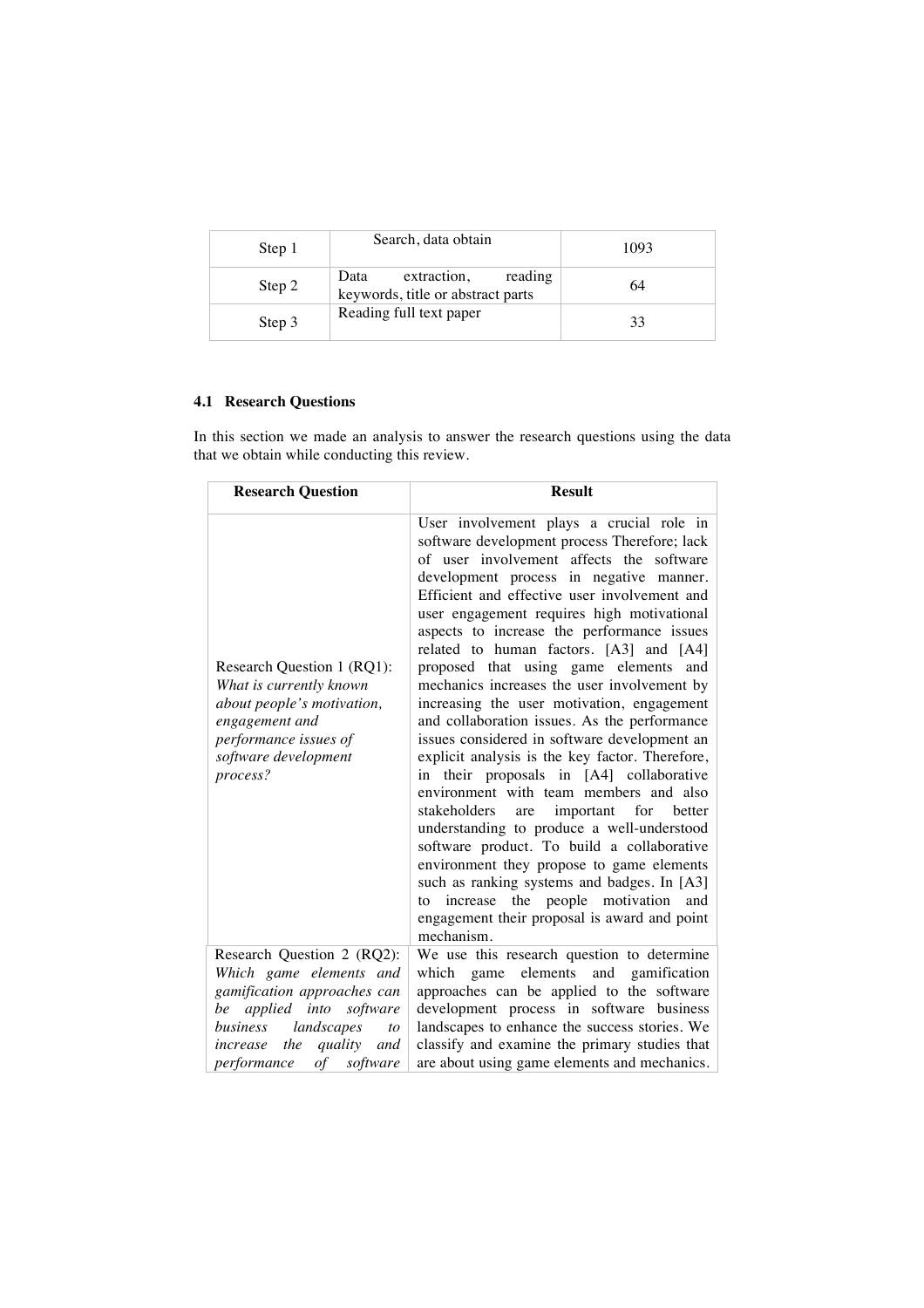| development?                                                                                             | According to this analysis $[5, 23, 24]$ that we<br>made we identify the following game elements<br>and mechanics that may be applied into the<br>software business landscapes to increase the<br>performance of<br>quality<br>and<br>software<br>development.<br>Rankings<br><b>Badges</b><br>Levels<br>Quests<br>Awards                                                                                                                                                                                                                                                                                                                                                                                                                                                                                                                     |
|----------------------------------------------------------------------------------------------------------|-----------------------------------------------------------------------------------------------------------------------------------------------------------------------------------------------------------------------------------------------------------------------------------------------------------------------------------------------------------------------------------------------------------------------------------------------------------------------------------------------------------------------------------------------------------------------------------------------------------------------------------------------------------------------------------------------------------------------------------------------------------------------------------------------------------------------------------------------|
| Research Question 3 (RQ3):<br>What are the examples of<br>these approaches for the<br>software industry? | We choose this research question to show and<br>exemplify the applied approaches in the<br>software industry. In this research question we<br>focused on the real life examples that<br>gamification elements used. We observed that<br>some glorious version tools and source<br>controls in the industry such as JIRA [11]<br>RedCitter [12] Visual Studio Achievements<br>[16] basic game elements such as badges,<br>levels and awards. In these version controls,<br>the performance of each team members can be<br>monitored and decided which team member is<br>more productive compared to the others. By<br>this way more productive team member is<br>rewarded. Januszevski in [A1] indicates that<br>the use of gamification elements the Visual<br>Studio platform to increase motivation and<br>performance of the team members. |

# **5 Conclusion**

In this paper we conducted a systematic literature review to classify and characterize the state of the art as regarding applying game elements into software development process into software business landscapes. In first we made a deep literature research by using the search strings that we developed at the beginning of the literature review to address each research questions to reach the goal. After we accessed data sources to show the applicability of gamification into software development process we performed a data inclusion and exclusion process to reach the goal. After this process we classified our primary studies according to their properties which are their process areas, type of game elements and mechanics that are applied in their proposals and how their effects. Moreover, we analyzed the experimental evidences of real life examples to see the impacts on user motivation, engagement and collaboration to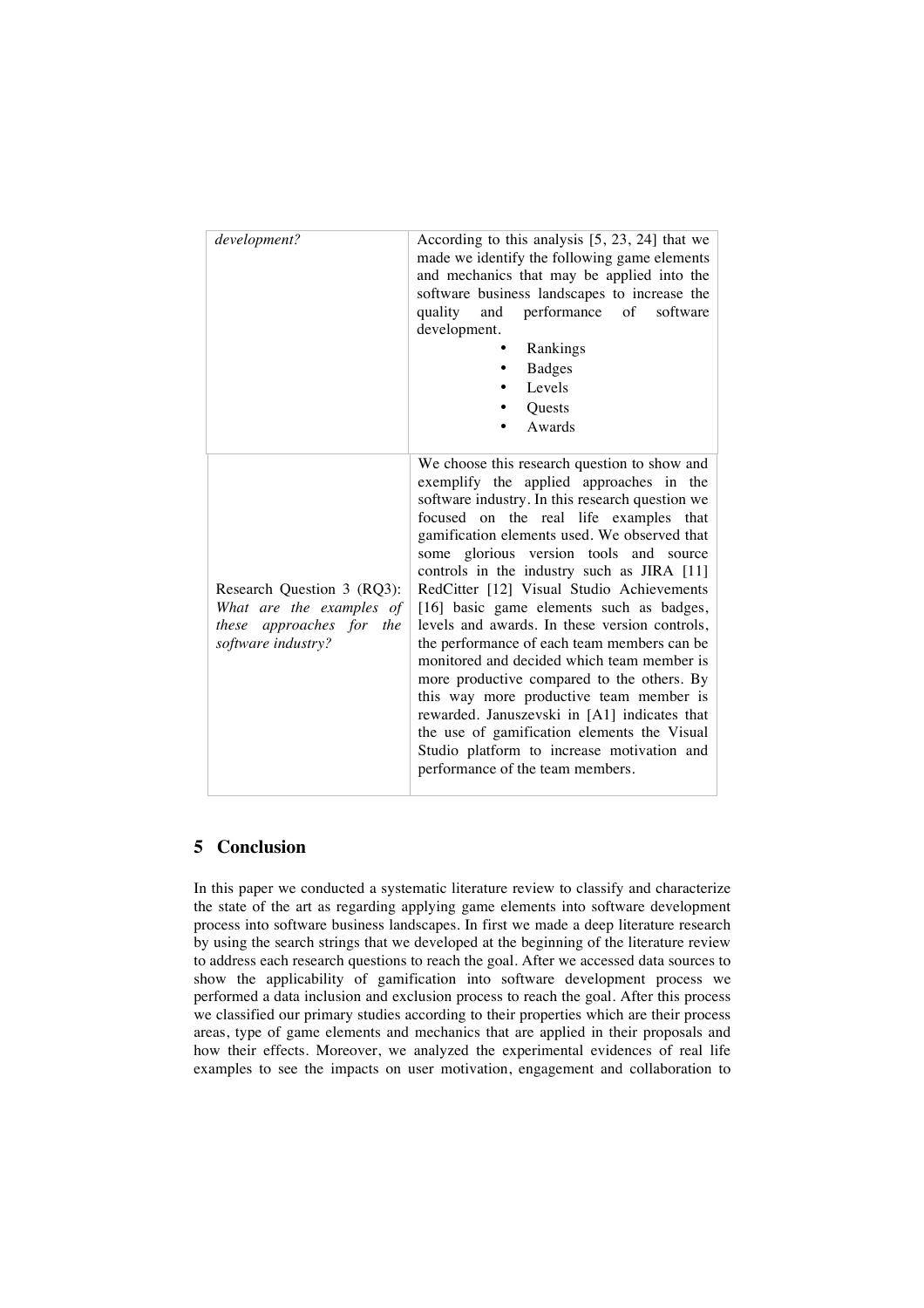encourage the business organization to replace the current development process with the proposed methodology.

The results that we obtained from our primary studies on applying game elements into software business landscapes shows that this issue still needs to work on it. It needs some empirical studies and also explicit evidences to adopt the gamification process into their development environment to make the whole process better. At the beginning of this literature review we expected that using gamification in software development process might resolve the problems related to human factors (e.g. user motivation, engagement and collaboration, etc.). Thus, the results that we obtained from our primary studies show that using game element in this area supports our expectations. Also it proves that using gamification into software development increases the user motivation, engagement and collaboration. It also proves that it increases the software quality and performance and resolves the obstacles related to human factors [5,23,24]. However, most of studies that we analyzed show that there are some gaps in the areas which are project management and configuration. In these primary studies of real life examples, the adoption of gamification process into software development process in the area project management and configuration perspective needs some real life examples and empirical work and evidence on it. Thus, it shows that it cannot be appropriately adopted into software development from the project management perspective.

Moreover, from the analyzed results, we realized that applying game elements into other business domains such as marketing, education [A7] is going faster than the software development process. However, in our opinion, it shows us that, the if the number of proposals, empirical studies and evidences increases for the adoption of gamification into software development to make the whole process better it may replace with current ecosystem of software development process successfully. Moreover, this process may be used extensively and preferred to use in the software development process in the software business landscapes doubtlessly.

### **Appendix A**

**[A1]** K. Januszevski. (2012, Visual Studio Achievements ProgramsBrings Gamification to Development.

**[A2]** A. Dorling, McCaffery, F., ''The gamification of SPICE,'' Communications in Computer and Information Science, vol. 290, pp. 295–301, 2012.

**[A3]** J. Fernandes, D. Duarte, C. Ribeiro, C. Farinha, J. Madeiras Pereira, and M. Mira da Silva, ''iThink: A Game-Based Approach Toward Improving Collaboration and Participation in Requirement Elicitation,'' Procedia Computer Science, vol. 15, pp. 66–77, 2012 2012.

**[A4]** D. Duarte, C. Farinha, M. M. da Silva, and A. R. da Silva, ''Collaborative Requirements Elicitation with Visualization Techniques,'' presented at the Proceedings of the IEEE 21st International Workshop on Enabling Technologies: Infrastructure for Collaborative Enterprises (WETICE'12), 2012.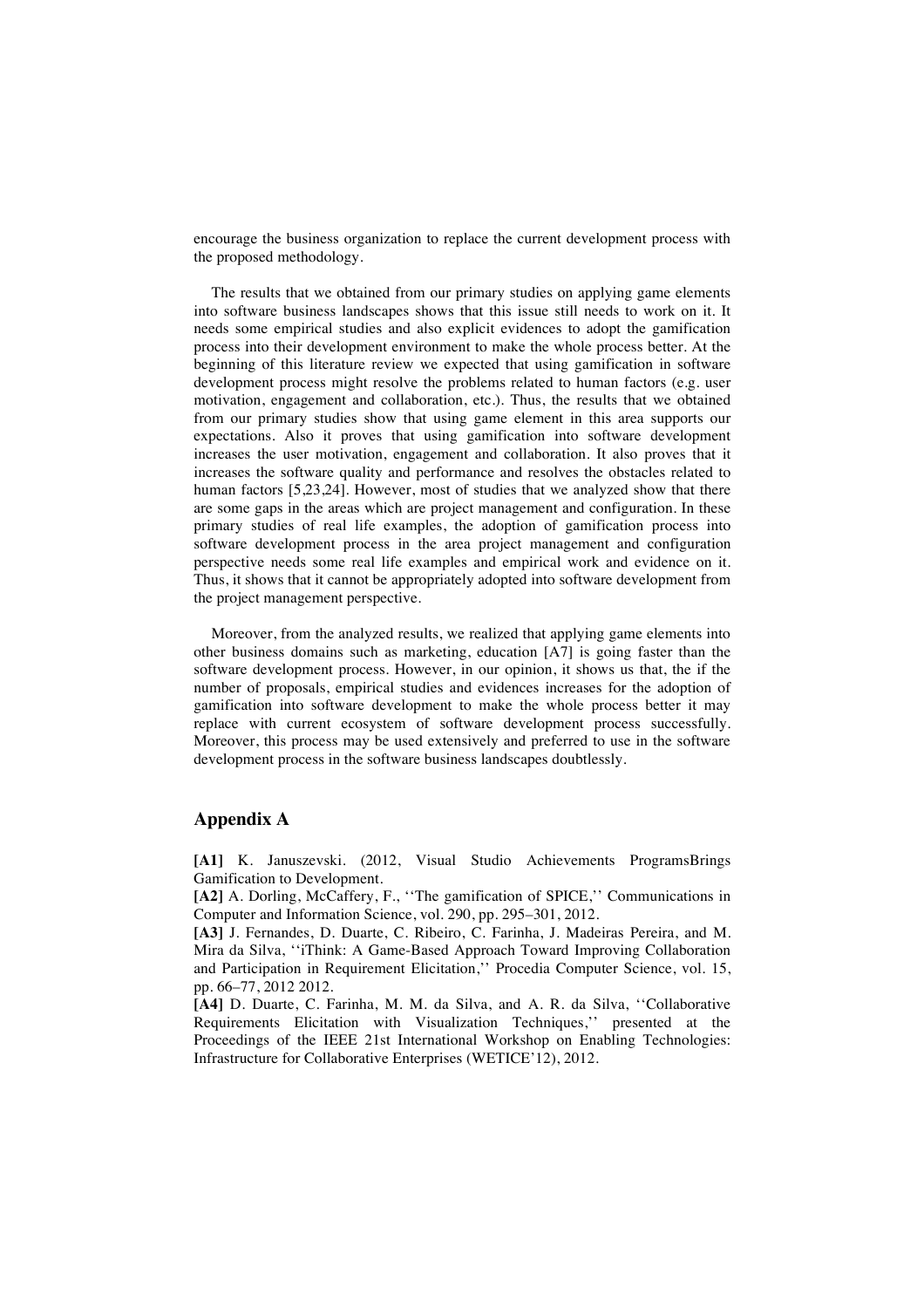**[A5]** R. Troughton, ''Gamification in Software Development and Agile,'' Software Developer's Journal, 2012.

**[A6]** L. Singer and K. Schneider, ''It was a bit of a race: Gamification of version control," in Proceedings of the  $2<sup>nd</sup>$  International Workshop on Games and Software Engineering (GAS'12), 2012, pp. 5–8.

**[A7]** S. K. Sheth, J. S. Bell, and G. E. Kaiser, ''Increasing Student Engagement in Software Engineering with Gamification,''CUCS-018-12, Technical Report, Columbia University, Department of Computer Science, 2012.

**[A8]** S. Grant and B. Betts, ''Encouraging user behavior with achievements: an empirical study,'' in Proceedings of the 10th Working Conference on Mining Software Repositories (MSR'13), 2013, pp. 65–68.

**[A9]** D. J. Dubois and G. Tamburrelli, ''Understanding gamification mechanisms for software development,'' in Proceedings of the 9th Joint Meeting on Foundations of Software Engineering (ESEC/FSE'13), 2013, pp. 659–662.

**[A10]** A. A. de Melo, M. Hinz, G. Scheibel, C. D. M. Berkenbrock, I. Gasparini, and F. Baldo, ''Version Control System Gamification: A Proposal to Encourage the Engagement of Developers to Collaborate in Software Projects,'' presented at the Proceedings of the 6th Int. Conf. on Social Computing and Social Media (SCSM'2014).

#### **References**

- 1. M. Yilmaz, "A Software Process Engineering Approach to Understanding Software Productivity and Team Personality Characteristics: An Empirical Investigation", (January 2013)
- 2. K. Petersen, R. Feldt, S. Mujtaba, M. Mattsson, Systematic mapping studies in software engineering, in: Proceedings of the 12th International Conference on Evaluation and Assessment in Software Engineering (EASE'12), 2008, pp. 68–77
- 3. B. Kitchenham, "Procedures for Performing Systematic Reviews", Joint Technical Report Software Engineering Group, Department of Computer Science Keele University, United King and Empirical Software Engineering, National ICT Australia Ltd, Australia, 2004
- 4. S. Deterding and R. Khaled. Gamification: Toward a Definition. In CHI '11 Gamification Workshop. ACM, 2011.
- 5. S. Deterding, D. Dixon, R. Khaled, L. Nacke, From game design elements to gamefulness: defining gamification'', in: Proceedings of the 15th International Academic MindTrek Conference, Envisioning Future Media Environments (MindTrek'11), 2011, pp. 9–15
- 6. B. Kitchenham and S. Charters, "Guidelines for performing systematic literature reviews in software engineering," Software Engineering Group, Keele University and Department of Computer Science, University of Durham, United Kingdom, Technical Report EBSE-2007- 01, 2007.
- 7. K.M. Kapp, The Gamification of Learning and Instruction, Pfeiffer, 2012.
- 8. J. Currier, Gamification: Game Mechanics is the New Marketing, OogaLabs Blog, 2008.
- 9. StackOverflow. http://stackoverflow.com.
- 10. M. Hugos, Enterprise Games: Using Game Mechanics to Build a Better Business, O'Reilly, 2012

11. Atlassian, JIRA Hero. . 12. RedCritter, RedCritter Tracker. . 13. PropsToYou, ''Props To You", ed. 14. ScrumKnowsy, "ScrumKnowsy", ed. 15. MasterBranch. .

16. M.V. Studio, Visual Studio Achievements, 2014 (July 2014).